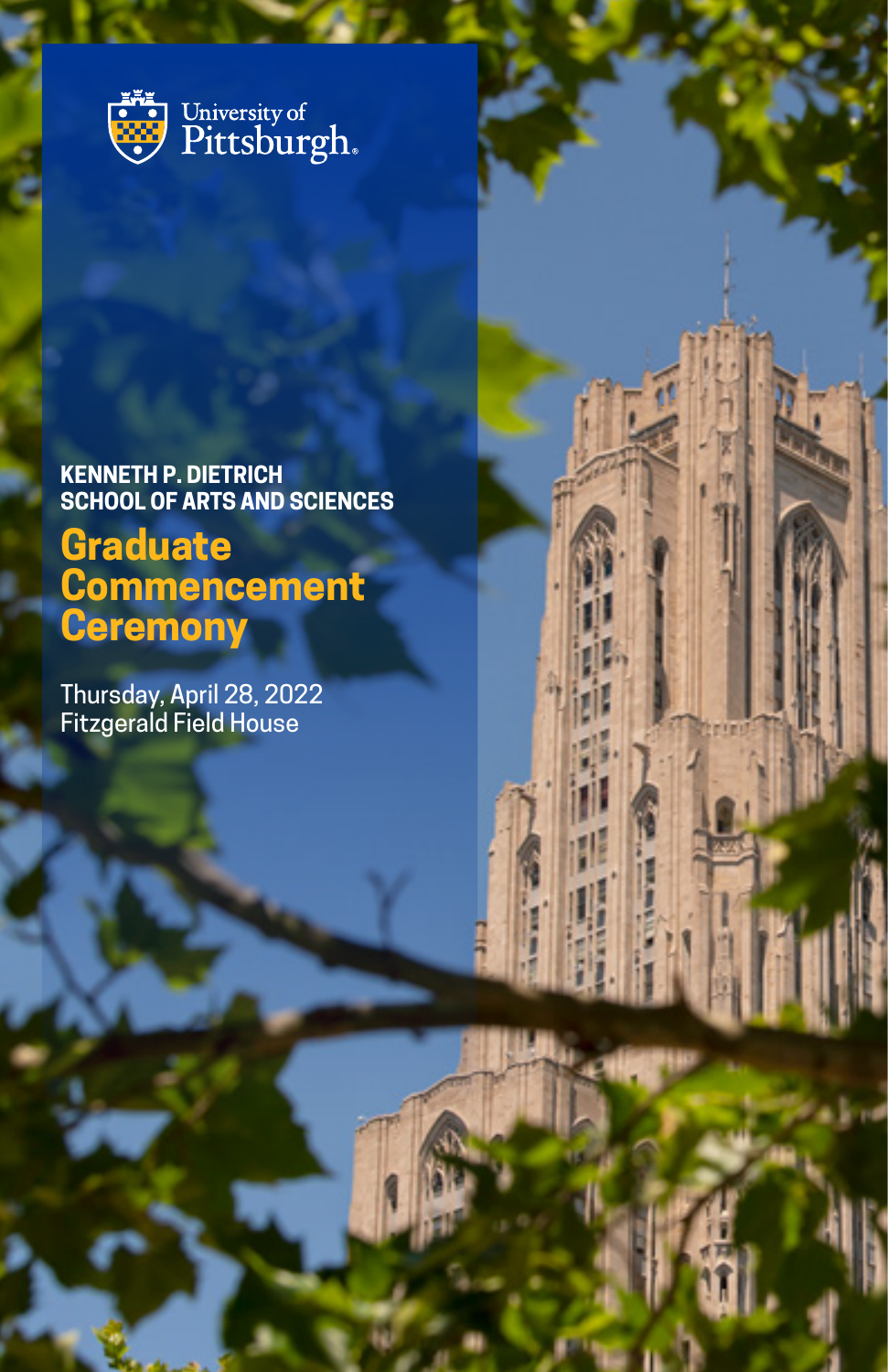

## **ORDER OF THE PROGRAM**

PRELUDE COMMENCEMENT PROCESSIONAL

DEAN'S WELCOME **Kathleen M. Blee** Bettye J. and Ralph E. Bailey Dean Distinguished Professor of Sociology

INTRODUCTION OF GUEST SPEAKER **Jonathan Woon** Associate Dean for Graduate Studies

CEREMONY ADDRESS **Nancy Targett (BS '72)**

PRESENTATION OF CANDIDATES

RECESSIONAL Reception to Immediately Follow the Ceremony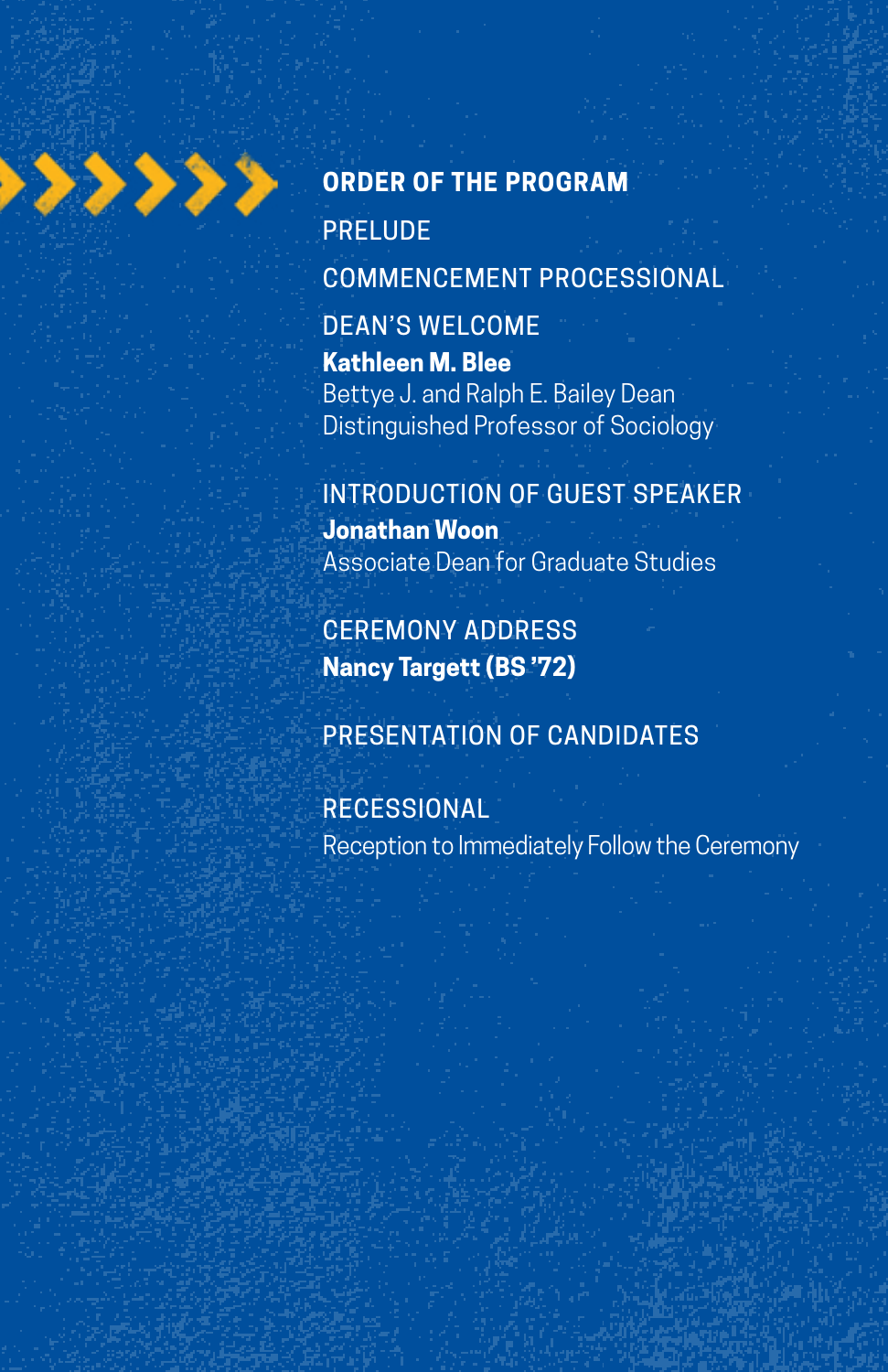## **FEATURED SPEAKER**

### **Nancy Targett**



Nancy Targett is an ocean scientist who brings a multidisciplinary perspective to her work as an executive search consultant for AGB Search, where she assists the firm with executive searches at the director, dean, provost, and president levels. Her work is informed by more than 34 years of executive service in higher education.

Targett previously served as dean of the College of Earth, Ocean, and Environment; director of the Sea Grant College Program; and acting president of the University of Delaware (UD) and as

provost and vice president for academic affairs at the University of New Hampshire. She is now Distinguished Professor Emerita in and dean emerita of the College of Earth, Ocean, and Environment at UD.

In her roles at UD, she fostered campuswide innovation ecosystems that expanded entrepreneurship and public-private partnerships at the institution. She led the team that formed First State Marine Wind (FSMW), a joint venture between the university and Gamesa Technology Corporation, and served on its board of directors for six years. FSMW built a commercial-scale wind turbine on the marine campus for the purposes of education, research, and development. The multidisciplinary team included engineers, scientists, policy analysts, and elected government officials. Targett also expanded the footprint and portfolio of the College of Earth, Ocean, and Environment. She developed several academic partnerships, such as the Coastal Resource Management Program with Xiamen University in China, which included a dual PhD degree program in oceanography, and the Applied Environmental Science Alliance with the University of Washington and private-sector partners such as OceanGate, Inc. These efforts drew on her experiences as director of the UD Sea Grant College Program, whose mission was to translate applied research into projects for the greater good. She received the Order of the First State from Governor Jack Markell in recognition of her contributions to the State of Delaware.

At the University of New Hampshire, Targett promoted university relationships with external partners and focused on initiatives related to recruiting and retaining students as resources for future workforce and research partnerships.

Targett served a three-year term as the chair of the board of trustees of the Consortium for Ocean Leadership, a Washington, D.C.-based group that represents more than 100 universities and industries with a charter to advance ocean research and technology. She held multiple elected positions for the National Sea Grant College Program and served on several National Academy of Sciences panels, chairing two of them.

Targett holds a BS in chemistry and biological sciences from the University of Pittsburgh, an MS in marine science from the University of Miami, and a PhD in oceanography from the University of Maine.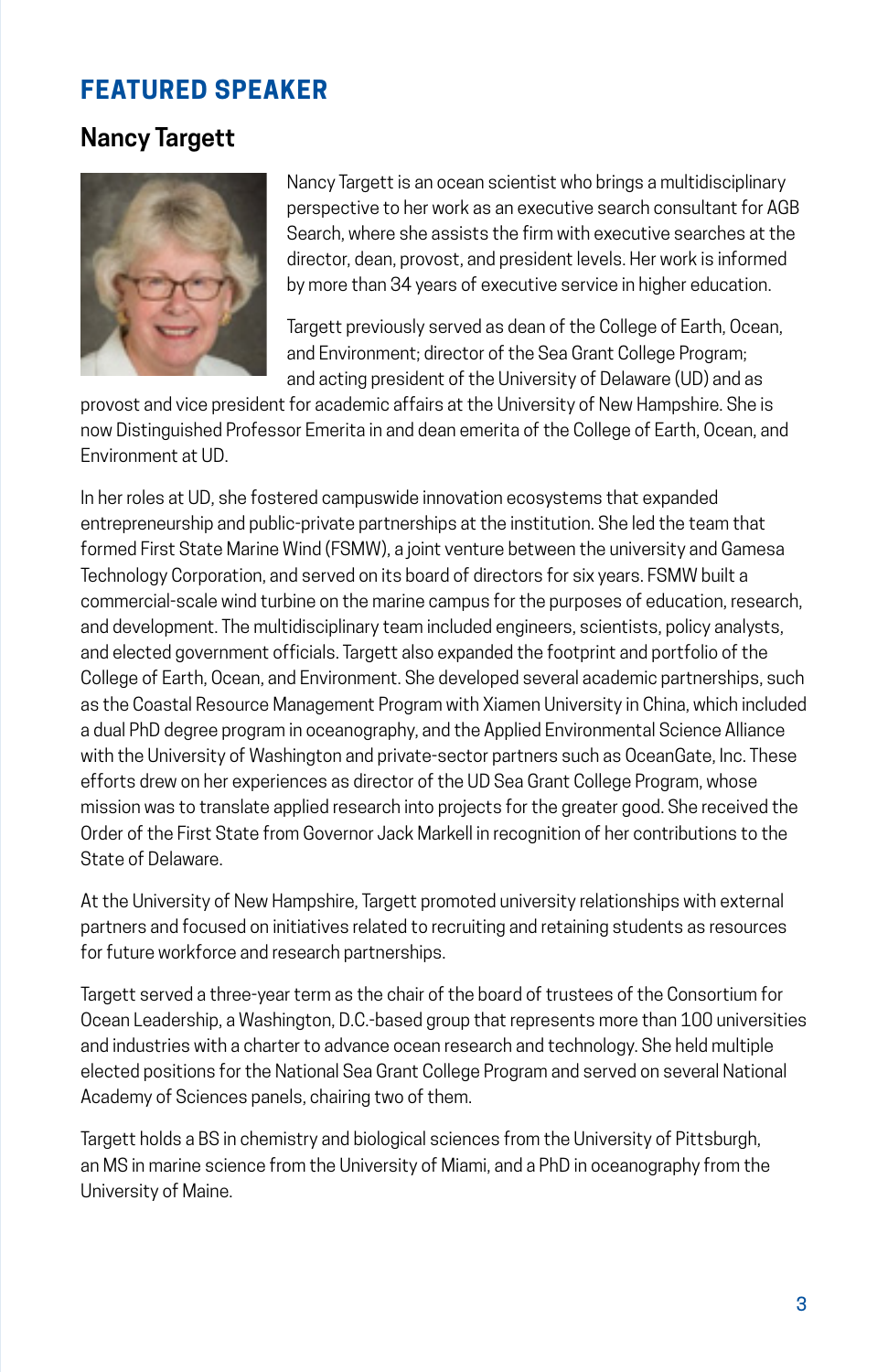# **KENNETH P. DIETRICH SCHOOL OF ARTS AND SCIENCES**

Kathleen M. Blee, BA, MS, PhD, Bettye J. and Ralph E. Bailey Dean of Arts and Sciences

# CANDIDATES FOR DEGREES

At this graduation ceremony, degrees are conferred upon persons who completed requirements in August and December 2021, and April 2022. Since candidates for April 2022 would not have completed degree requirements before the printing of this program, it was not possible to provide more than a tentative listing of candidates. The listing of a degree on a University academic transcript is the official testimony of degree conferral. This academic achievement is celebrated through the issuance of a University diploma.



### MASTER OF ARTS *April 2022*

Hashem Alrefai Sociology

Yasmine Anderson **English** 

Mariana Aristizabal Linguistics

Dylan Ashton **Linguistics** 

Eve Barden Slavic Languages and Literatures

Seda Baykal Sociology

Ricardo Belisario Italian

Dominique Branson Linguistics

Alexus Brown **Linguistics** 

Magdalena Burdette **Statistics** 

Sergio Cabrales Dominguez Sociology

Kathryn Carney History

Sritama Chatterjee English

Chuang Chen Political Science Vivian Chen Political Science

Jasper (Violet) Clarkberg Economics

William Conner Philosophy

Chapman Connor Sociology

Nawel Cotez French

Gregory Dederer Applied Statistics

Grace Denney East Asian Studies

Peter Daniel Ellis Anthropology

Melek Hilal Eroglu Political Science

Kiyoko Exley **Linguistics** 

Annaliese Fernandez Sociology

James Geary **Fconomics** 

Jackson Hardin **Statistics** 

Carolina Hernandez Sociology

Jamie Hudzik **Linguistics**  Vincent Kerestes **Economics** 

Kiana Knight **History** 

James Kotey East Asian Studies

Hanqing Liang Applied Statistics

Janina Lopez History of Art and **Architecture** 

Daniel Meyers **Statistics** 

Casey Montgomery French

Michael O'Brien **Linguistics** 

Orly Olbum Applied Statistics

Maria Paula Orozco Espinel History

Emilee Ruhland English

Emma Schwarz Slavic Languages and Literatures

McKayla Smitson East Asian Studies

Brenda Solkez Hispanic Languages and **Literatures**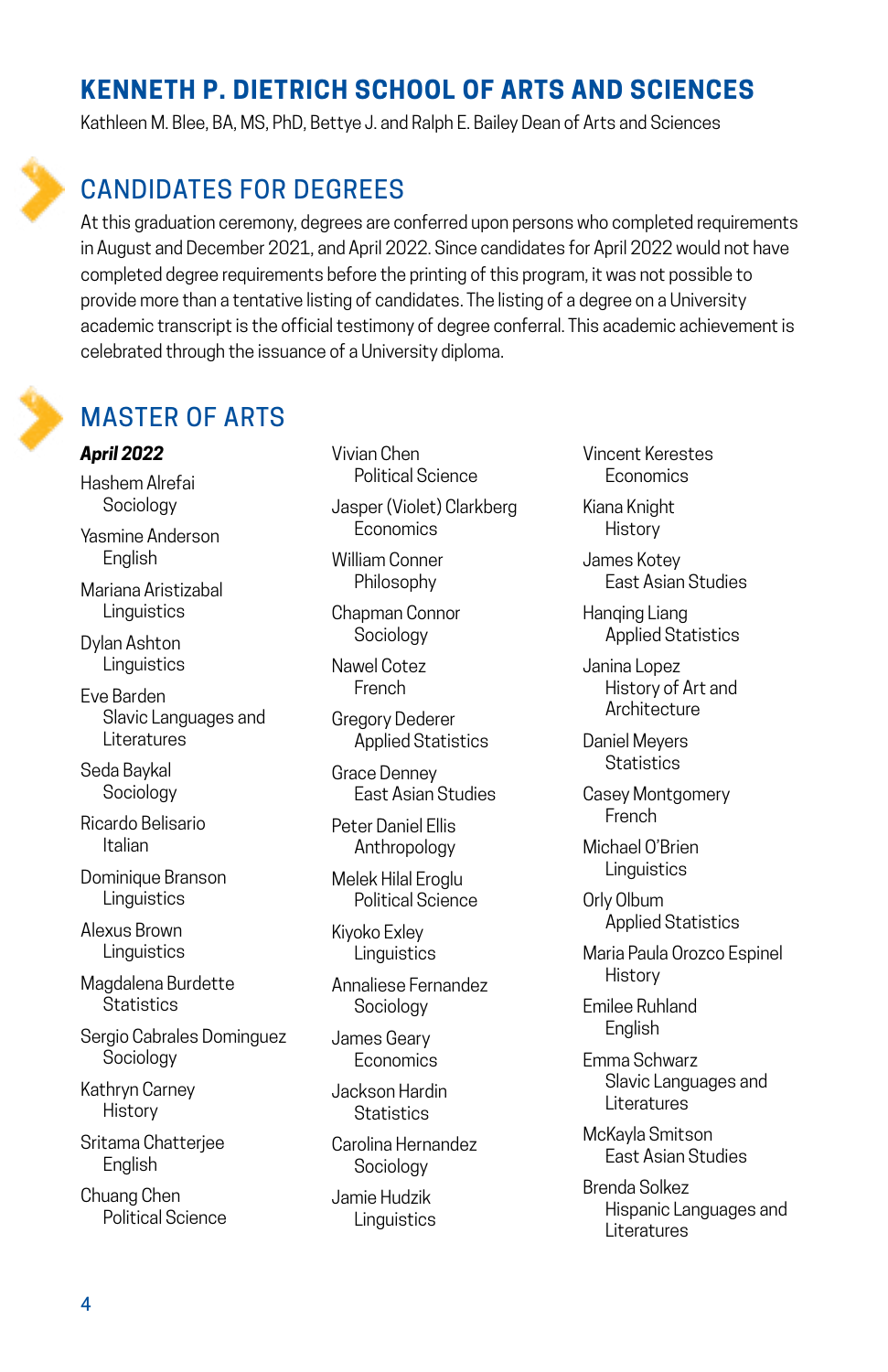Stephen Timko Applied Statistics

Vuk Vukovic History of Art and **Architecture** 

Jie Wang Applied Statistics

Zhiweng Wang **Economics** 

David Warner East Asian Studies

#### *December 2021*

Marcelo Jose Cabarcas Ortega Hispanic Languages and Literatures

Addison Eldin English

Paul Jesus Guillen Delgado Hispanic Languages and Literatures

Vivienne Gemma Hayes Anthropology

Austin Jordan Applied Statistics

Nathanael Grant Joseph Sociology

Hyunjin Kim French

Anirban Mitra **Statistics** 

Paige Elizabeth Montrose Economics

Silpa Mukherjee English

James Alva Peace **Economics** 

Marc Richards **Statistics** 

Elise C. Silva English

Maria Del Carmen Torres Colon Hispanic Languages and Literatures

Clemens Wladimir Wetcholowsky Philosophy

Oscar Ivan Zapata Garcia Hispanic Languages and Literatures

*August 2021*

Christine Bradford Case English

Arshia Gharagozlou **Mathematics** 

Meghan Elizabeth Hudock Italian

Eunice A. Lopez Hispanic Languages and **Literatures** 

Jordan Gregory Parrish English

Nelesi Gabriela Rodriguez English

Jane Virginia Rohrer **English** 

Benjamin Vincent Rovito Anthropology

James Dale Sauls History

Molly Catherine Sear **Bioethics** 

Charlotte Reed Van Schenck Communication: Rhetoric and Communication

Daniel Frederick Webber Philosophy

Briana Jill Wipf **English** 

# MASTER OF FINE ARTS

#### *April 2022*

Oscar Enriquez **English** 

Grace Gilbert English

Jared Lemus **English** 

Alma Martin **English** 

Margaret Saigh English

Boen Wang English

#### *August 2021*

Kelly Melissa Chastain **English** 

Willie Lee Kinard English

Heather Lynn Kresge English

Elina Yiran Zhang English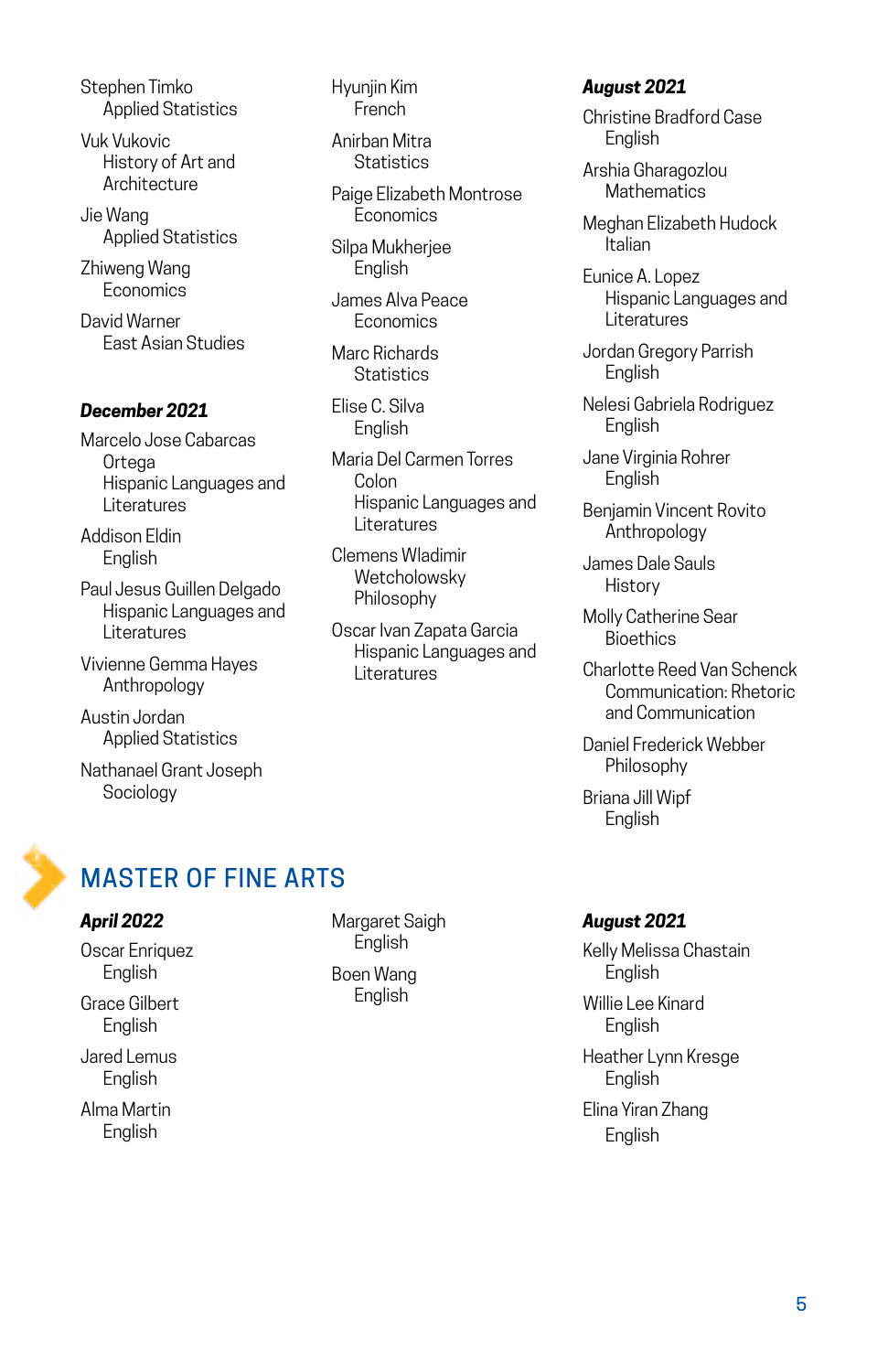# MASTER OF SCIENCE

#### *April 2022*

Rachael Agnello Quantitative Economics

Tyler Ahlstrom **Chemistry** 

Emily Biermann Physics

Shyh Chean Chea Quantitative Economics

Linsah Coulanges Psychology

Semora Council Quantitative Economics

Carolyn Cullen Quantitative Economics

Melanie Dieterlen **Physics** 

Liam Flood Quantitative Economics

Danielle Fox Psychology

John Paul (JP) Gamboa Neuroscience

Michael Gobreski Quantitative Economics

Madeline Goodwin Psychology

Thomas Hyatt Physics

Olumayowa Idowu Quantitative Economics

Elizabeth Johnson **Chemistry** 

Karan Kapoor Physics

Joseph Karbowski Quantitative Economics

Kiersten Kochanowski Quantitative Economics

Samuel Kusic Quantitative Economics Jiani Liu

Quantitative Economics

Shivangee Makharia Quantitative Economics

Kofi Appiah Mensah Quantitative Economics

Mary Katherine Minnick Quantitative Economics

Raphael Monroy **Physics** 

Dorcas Munoko Quantitative Economics

Brianna Natale Psychology

Yanhao Quan Quantitative Economics

Xueying Ren Psychology

Julisa Rozon **Chemistry** 

Jahree Sosa Biological Sciences

Milan Stefanelli Quantitative Economics

Victoria Tkacikova **Psychology** 

Andrea Tovar Psychology

John Uihlein Quantitative Economics

Si Wang **Physics** 

Yuxi Zhou Quantitative Economics

#### *December 2021*

Rachel R. Buckser Psychology

Mary K. Caulfield Psychology

Quyen Bao Phung Do Psychology

Douglas John Getty Psychology

Emily Kay Gifford **Chemistry** 

David Gorski **Physics** 

Ryan William Lefebre Physics

Charlotte Elizabeth Shaaban Neuroscience

Darcy Kayla Smith Psychology

Shangbin Tang Geographical Information **Systems** 

Yiwen Zhang Psychology

#### *August 2021*

Andrew Eagle Coukouma **Chemistry** 

Travis Anthony Court **Physics** 

Sonja Cwik **Physics** 

Mattheus L. De Souza **Chemistry** 

Sean R. Gardner **Chemistry** 

Louis Gonzalez **Physics** 

Mihir Khanna **Physics** 

Jonah Andrew Koetke Psychology

Daniel Nicholas Maienshein **Chemistry** 

Paulo Markaj **Chemistry** 

Linh Khai Ngo **Chemistry** 

Rebecca Marie Walsh **Psychology** 

Yuze Zhang **Physics**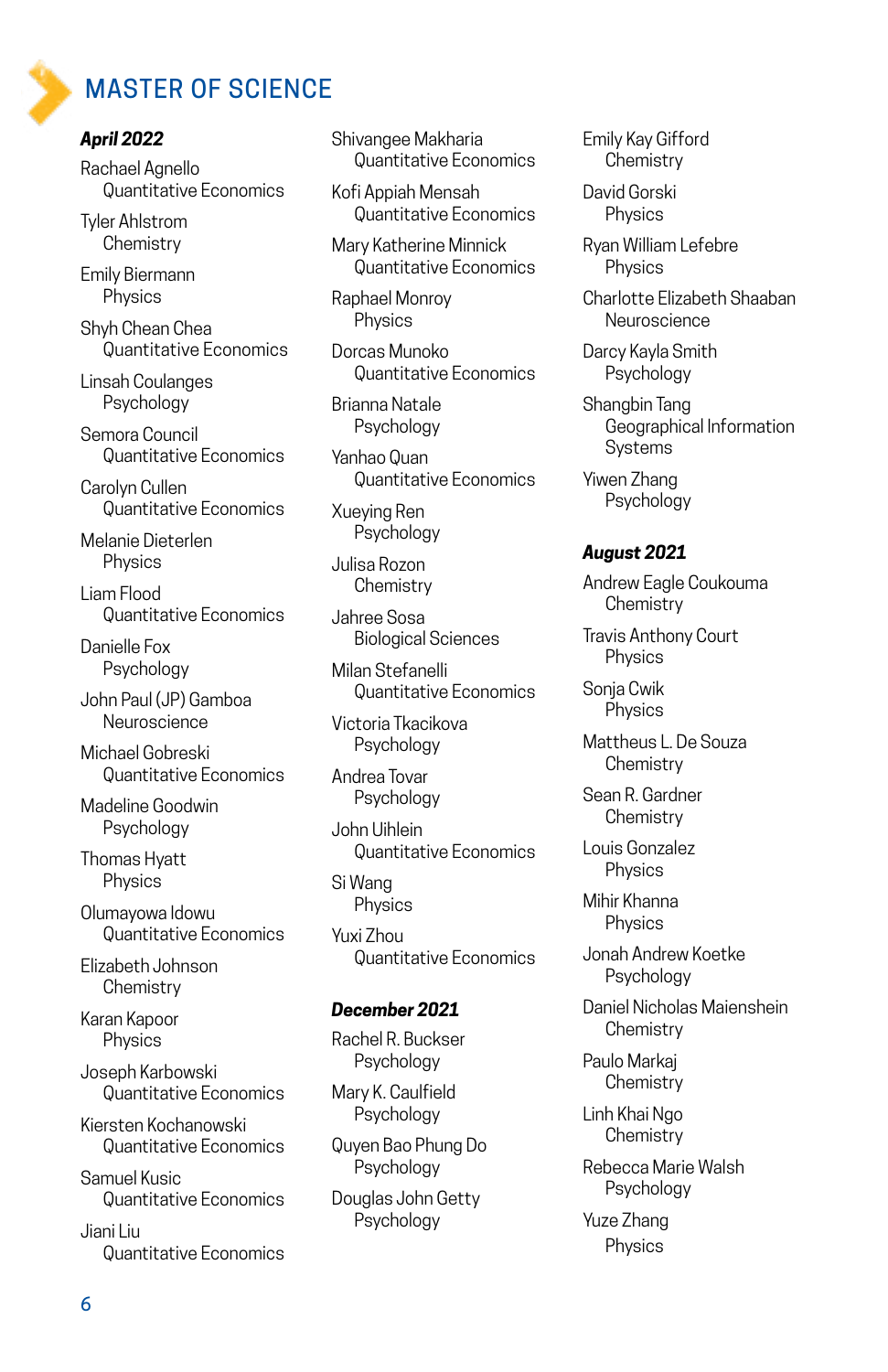# DOCTOR OF PHILOSOPHY

### *April 2022*

Samuel Allen Communication: Rhetoric and Communication Dissertation: Comparative Enfreakment: A Rhetorical History of the Lives and Exhibitions of Chang and Eng Bunker, "The Original Siamese Twins"

Austin Asari **Chemistry** Dissertation: Tethering as a Strategy for the Re207-catalyzed Stereoselective Synthesis of Bis-spiroketals and Synthesis of Cyclic Dinucleotide Prodrugs for STING Activation

Charles Athanasopoulos Communication: Rhetoric and Communication Dissertation: Rhetorics of Complete Disorder in Post-Ferguson America

- Jessica Benham Communication: Rhetoric and Communication Dissertation: Disability in Motion: Phantasia, Ekphrasis, and Image Events Beyond Sight and Sound
- Daniel Beresheim Communication: Rhetoric and Communication Dissertation: Everywhere All the Time: Targeted Individuals, Platforms, and Rhetoric

Ayse Alniack Birelma Sociology Dissertation: Tracing the Discourse on Gendered Violence in Turkey

Amar Bk Anthropology Dissertation: Dalit Women's Struggle for Dignity through a Charismatic Healing Movement: Caste, Gender, and Religion in **Nepal** 

Kelly Boden **Psychology** Dissertation: Can Seeing the Forest Impact Transfer? Effects of Construal Level on Learning Strategies and Knowledge Transfer

Lily Brewer History of Art and **Architecture** Dissertation: Nuclear Citizenship: Mary Kavanagh and Photography as Civil Resistance

Yan Cai Anthropology Dissertation: The Role of Productive Differentiation in the Development of Early Social Complexity, Palau, Micronesia, 200 BC-1800 AD

Vivian Chen Political Science Dissertation: Right-Wing Populist Parties' Electoral Strategy: Issue Expansion & Issue Ownership

Sarah J. Constant Communication: Rhetoric and Communication Dissertation: Rhetorical Iconography in the "Workers' Palaces" of Amsterdam

Michael Coury **Economics** Dissertation: Essays in Public and Environmental Economics

Sebastian Cuellar Sarmiento Sociology Dissertation: Becoming Activists of Meaning: Resisting Violence and Enforced Disappearance in Colombia

Daniel Dempe **Chemistry** Dissertation: α-Methylene-y-Lactams: Thiol Reactivity, Bio activity, and Applications towards Targeted Covalent Inhibitors

Alana DeLoge **Linguistics** Dissertation: Quechua Ethnolinguistic Vitality: A Perspective on and from Health

Neha Dhole Anthropology Dissertation: Doing Complaints: Infrastructures, Boundaries, and Media in New Delhi, India

Jennifer Marie Farquhar Anthropology Dissertation: Human-Environment Interactions: The Role of Foragers in the Development of Mobile Pastoralism in Mongolia's Desert-Steppe

Dakota Folmsbee **Chemistry** Dissertation: Evaluating and Improving the Viability of Machine Learning to Solve Chemical Problems

Rebecca Forgrave Geology and Environmental Science Dissertation: Timing, Transport, and Impacts of Sewer Subsidies to Pittsburgh's Nine Mile Run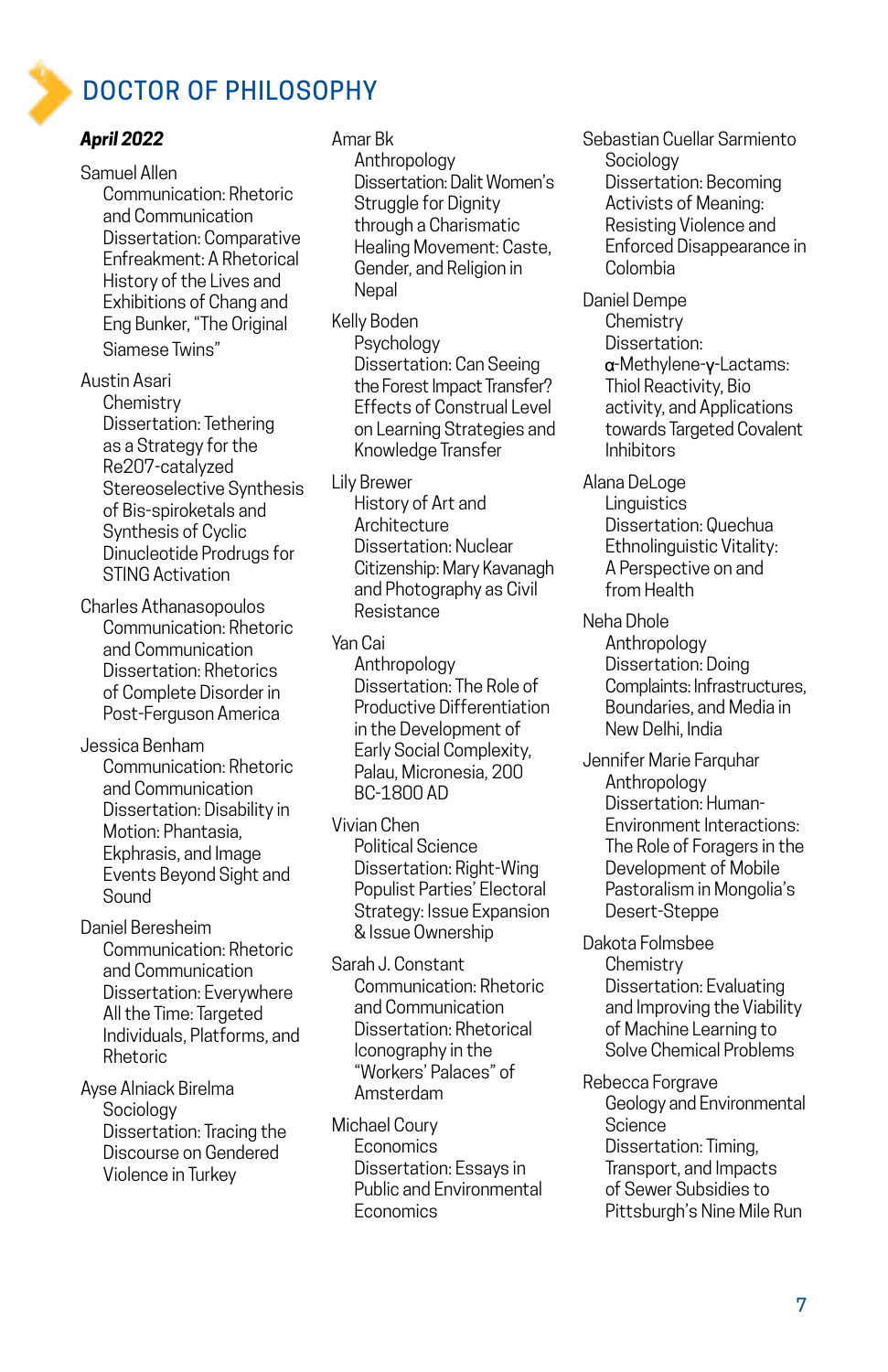- Manuel Garzon Hispanic Languages and Literatures Dissertation: Decolonial Baroque: Baroque Aspects of Inca Garcilaso de la Vega
- Joao V. Guedes Neto Political Science Dissertation: Bureaucratic Polarization

Kelly Hyde **Economics** Dissertation: Essays on Environmental and Behavioral Factors in Health Outcomes

Jose Luis Incio Coronado Political Science Dissertation: The Devil Inside: Candidates with Low Democratic Commitment in Latin America

Larissa Irizarry **Music** Dissertation: Performing Political Affect: Alter Egos and Black Feminism in Popular Music

Daniel Kaplan Philosophy Dissertation: Substructural Content

Ellen M. Larson History of Art and **Architecture** Dissertation: On Time: Contemporary Video Art from China

Jeong Min Lee Computer Science Dissertation: Modeling Clinical Event Time Series with Neural Temporal Models

Yanyan Lei

- Geology and Environmental Science Dissertation: Investigating Biomarkers in Lacustrine Sediments in Mexico and Central America and Developing Calibrations for Regional Paleoclimate Reconstruction
- Andi Li

Physics Dissertation: Coherent Ultrafast Spectroscopy of Noble Metal Surfaces

Jacqueline Lombard History of Art and **Architecture** Dissertation: Marie Race and the Romanesque: Visualizing Blackness between Northern Europe and the Mediterranean, 1000-1250

Pinei Lu **Physics** Dissertation: Parametric Controls for Modular Quantum Computing and Quantum Devices

Ahmed Magooda Computer Science Dissertation: Techniques to Enhance Abstractive Summarization Model Training for Low-resource Domains

Andrea Maxwell History of Art and **Architecture** Dissertation: Painting and Persecution: Anti-Jewish and Anti-Protestant Visual Rhetoric in Northern Italy, 1475-1550

Adriana Miramontes Olivas History of Art and **Architecture** Dissertation: Los Neoliberarchivos: Contemporary Art at the Mexico-U.S. Border

Jesus Morales Hernandez Hispanic Languages and Literatures Dissertation: Conspiradoras de Frontera: Representaciones de la Violencia en Escritoras Contemporaneas de Ciudad Juarez

Katherine Morrow History and Philosophy of Science Dissertation: Function in Ecology: Concepts, Values, and Management

Benjamin Naismith **Linguistics** Dissertation: Examiner Judgments of Collocational Proficiency in L2 English Learners' Writing

Trisha Netsch Anthropology Dissertation: Intercultural Health in Ecuador: A Case for Affirmative Biopolitics

Kole Norberg Psychology Dissertation: Avoiding Miscomprehension: A Metacognitive Perspective for How Readers Identify and Overcome Comprehension Failure

Matthew Plishka History Dissertation: Battling Banana Blight: Panama Disease, Smallholders, and Jamaica's Agroecosystem, 1870-1962

Zachary Schulte **Chemistry** Dissertation: Synthesis and Deliberate Tuning of Composition, Structure, and Properties of Multicomponent Metal-Organic Frameworks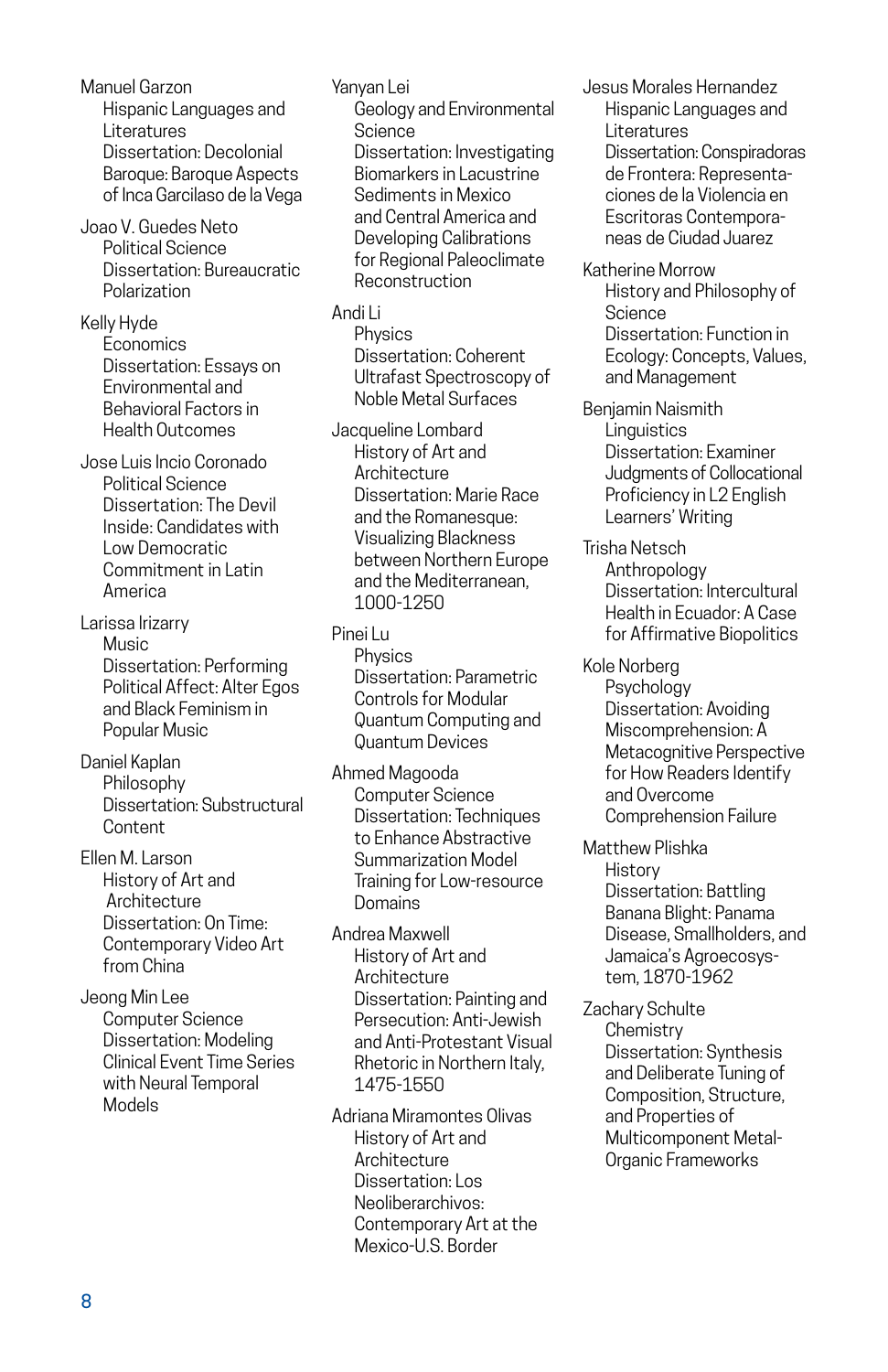- Rahul Singh **Mathematics** Dissertation: Counting Parabolic Principal G-bundles with Nilpotent Sections over P^1
- Krystle Stricklin History Dissertation: Grave Visions: Photography, Violence, and Death in the American Empire, 1898-1913
- Corinne Sugino Communication: Rhetoric and Communication Dissertation: Familiar Foreigners: Multicultural Rhetorics of Asian American Racialization
- Rebecca Tisherman Geology and Environmental Science Dissertation: Quantifying Human Impacts on Trace Metal and Sediment Cycles: Evidence from Oil and Gas, Coal Mining, and Land Development in the U.S. and China
- Yaniv Tivon **Chemistry** Dissertation: Chemical Tools to Covalently Modify Proteins and Cells
- Sharon Toth Anthropology Dissertation: ACL Rupture Rates and Disparities: Using Dog CCL Rupture as a Translational Medical Model for Humans
- Ricardo Vazquez Diaz Hispanic Languages and Literatures Dissertation: A Sonorous Island: Transduction of Soundscapes into Sonic Imaginaries in Severo Sarduy's Radio Broadcasts and Literary Works

Rebecca Walsh **Psychology** Dissertation: Expressing the Good in Bad Times: Examining Whether and Why Positive Expressivity in Negative Contexts Affects Romantic Partners' Responsive Support Provision

- Xinyang Wang Music Dissertation: Structural Aspects of Unsuk Chin's Violin Concerto, and Gan-jiang, Mo-Ye [Original Composition]
- Yijing Wang History of Art and **Architecture** Dissertation: Inscribing Sinoscape: Script and Representation in Post-Mao Chinese Art, 1985-Present
- Yixuan Wang **Mathematics** Dissertation: Stochastic Analysis of Active Hydrodynamics
- Ran Weiyu Anthropology Dissertation: Sustaining Ritual: Provisioning a Hongshan Pilgrimage Center at Niuheliang
- Kanatip Pun Winichakul **Economics** Dissertation: Essays in Public Economics
- Wei Mei Wong Anthropology Dissertation: Poetics and Politics of Purpose: Understanding Dating App Users in Shanghai

Xiyu Zhu

- **Neuroscience** Dissertation: Adolescent Stress-sensitive Periods and Dopamine System Hyperactivity: Implications for Schizophrenia Etiology and Prevention
- Yunye Zhu

Biological Sciences Dissertation: Determination of DNA Sequence, Pol II Catalytic Activity and TFIIH Subunit Tfb3 Functions in Transcription Start Site Selection in Saccharomyces cerevisiae

### *December 2021*

- Stephanie B Aldrich Neuroscience Dissertation: Mutations in the Inner Pore of a CaV2.1 Voltage-gated Calcium Channel Differentially Affect the Efficacy, Potency, and Binding Kinetics of an (R)-Roscovitine-derived Positive Allosteric Gating Modifier
- Bryan James Andrews Intelligent Systems Dissertation: Inducing Sets: A New Perspective for Ancestral Graph Markov Models
- Aletheia Tamewitz Atzinger Biological Sciences Dissertation: Dinucleotide Periodicity: A Genomic Architecture That Shapes Evolution
- Patrick W. Beckhorn Anthropology Dissertation: The Lives of Cycle Rickshaw Men: Labor Migration and Masculinity in North India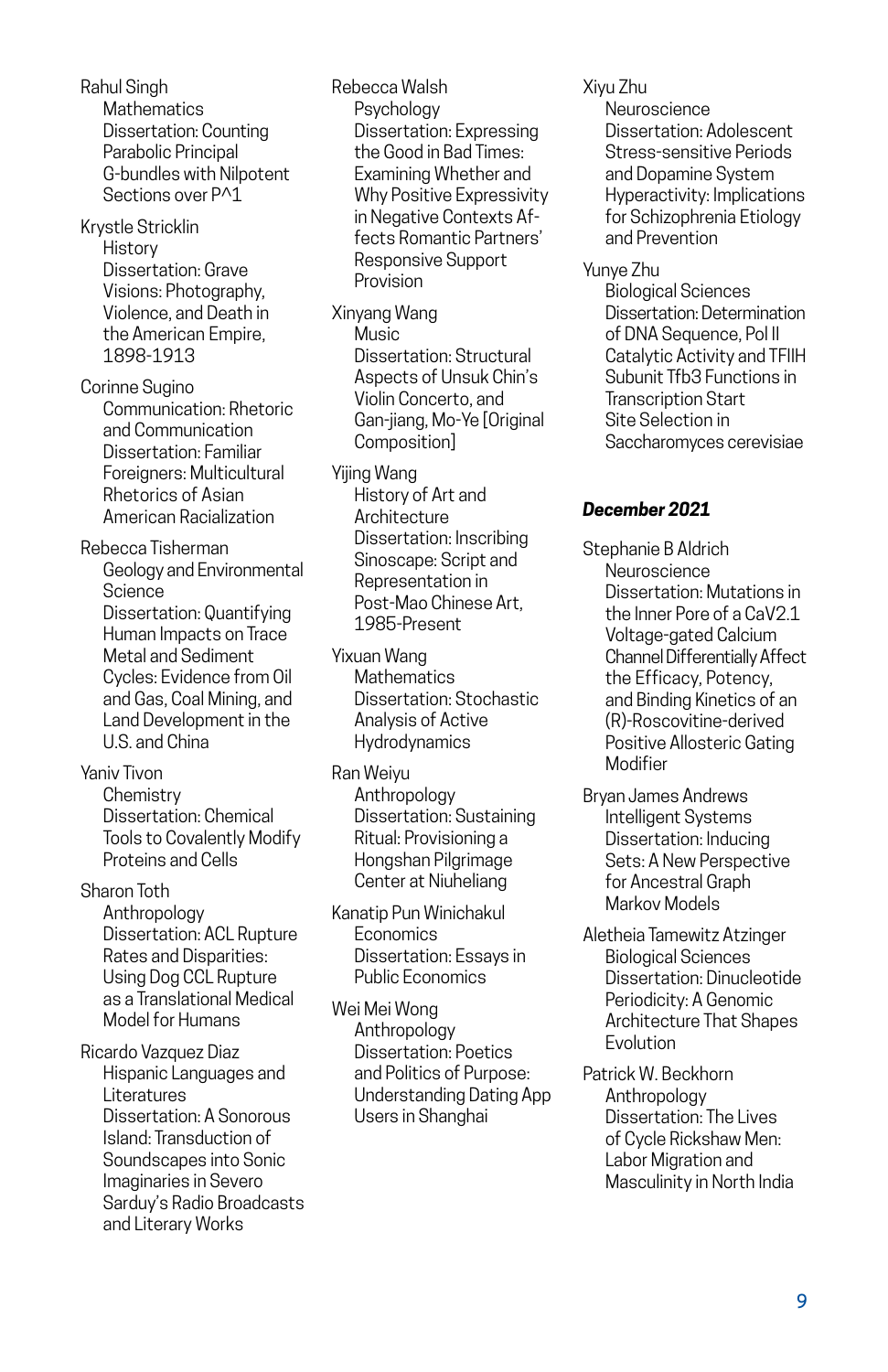Jordan Paige Bernsmeier Film and Media Studies Dissertation: Aluminum Lesbians: Recycling Lesbian Legacy in Classical Hollywood

Long Bian **Chemistry** Dissertation: Application of Machine Learning in Carbon Nanotube-based Biosensing

Emily G. Bryan French Dissertation: Imagining Justice Since 1944: Origins, Order, and Orientation in the Literatures of the Francophone and Hispanic Twentieth Century

Evelyn Chan Political Science Dissertation: Noncompliance within Chinese University Campuses: A Study of Student Associations and Political Control

Sagnika Chanda English Dissertation: Precarious Bodies: Posthumanism, Globalized Labor, and the Global South

Marcello Codianni **Mathematics** Dissertation: G Case Studies in Forcing Small Motor Neural Circuits

R. Cole Cridlin French Dissertation: Redrawing the Lines: Queer Metronormativity in French Contexts

Jonathan Michael Devine Film and Media Studies Dissertation: From Paintings to Pornography: (Re)Animating Archives in French Documentary

Maria Mercedes Dollard Hispanic Languages and Literatures Dissertation: The Hidden Side of Narratives of Advocacy

Brittany Duncan Sociology Dissertation: A Crossnational Study of Women's Legislative Committee Leadership

Emily Ann Eikey **Chemistry** Dissertation: Understanding and Leveraging Atom Arrangement in Materials: Synthetic Control and Computational Theory Development

Marco Giusto Music Dissertation: Structural Roles of Repetition and Vocal Writing in the Opera: The Difficulty of Crossing a Field by David Lang, and The Sound of Migration [Original Composition]

Xiaoyun He **Chemistry** Dissertation: Photoluminescence Properties of Carbon Nanomaterials during Coronation and Biodegradation

Thomas E. Kraynak Psychology Dissertation: Multivariate Functional Brain Imaging Signatures of Cardiovascular Reactivity during Psychological Stress

Joshua Mcdermott Sociology Dissertation: Understanding West Africa's Informal Workers as Working Class

Deborah Lyn Neidich Anthropology Dissertation: Bioarchaeology of Identity Formation in Late Antique and Migration Period Bavaria, Germany

Tong Pang **Physics** Dissertation: Search for the Decay B  $S \rightarrow n^{\wedge}$  brime K\_S at Belle

Ivanna Pohorilets **Chemistry** Dissertation: Kinetic Study and Development of Ligand-accelerated Clip Reactions and Synthesis of a Tetrahydrofuran Analog of FR901464

Lauren Page Ross Psychology Dissertation: Social Modulation of Pain: A Mediation Model with Shared Reality and Emotion

Erin Catherine Sheridan **Physics** Dissertation: Nanoscale Nonlinear Optics with LaAlO3/SrTiO3 Junctions

Alison A. Springle Philosophy Dissertation: Intentionality: A Problem-solving Approach

Nathan L. Tolman **Chemistry** Dissertation: Adventitious Hydrocarbon Adsorption on Carbon and Gold Surfaces and Its Effect on Surface Properties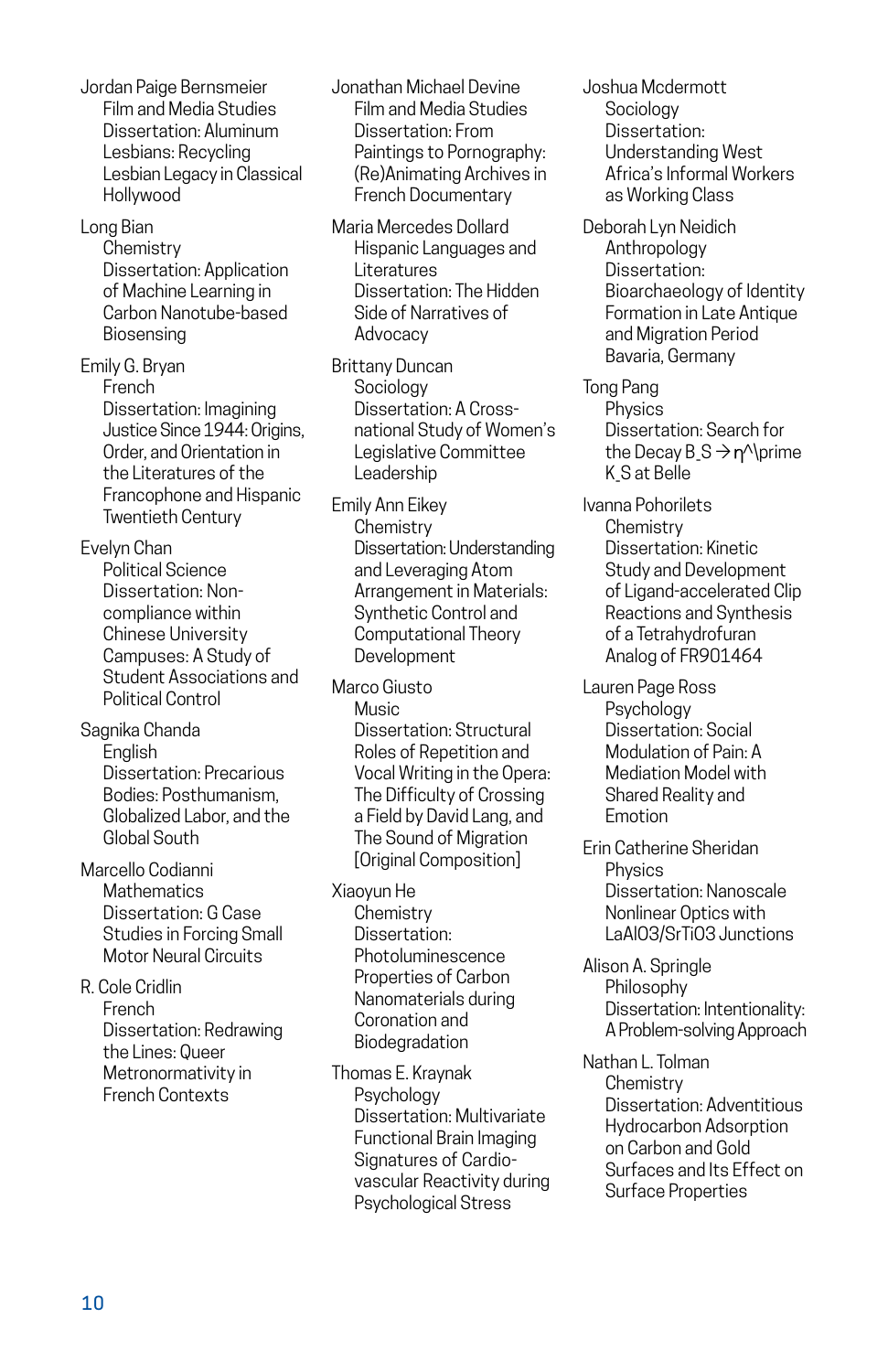Kayla Aletha Welch Hispanic Languages and Literatures Dissertation: Invented Indians: White Delusion, Make-believe, and Native Mobilization of the Colonial Imaginary in Sixteenthand Seventeenth-century **Mexico** 

Hao Wu

Physics Dissertation: Andreev Quantum Dot Chains in Indium Antimonide Nanowires

Alexandra Holmes Yuschik **Mathematics** Dissertation: Relationships between Spaces and Their Functional Generators

Omer Zarpli Political Science Dissertation: Between a Rock and Hard Place: Three Essays on The Role of Domestic Politics during Economic Sanctions

Chao Zhang **Chemistry** Dissertation: Engineering and Application of Bacterial Twocomponent Systems

#### *August 2021*

Cephas Ofoe Dodzi Afeke **Chemistry** Dissertation: Re2O7 mediated Spirocyclic Ether Synthesis from Acyclic Precursors: Synthesis and H2o2-mediated Targeted Cellular Release of a Pederin Analogue

Ruobing Bai **Chemistry** Dissertation: Application of DNA-based Nanofabrication in Nanoelectronics and Effect of Contaminations on the Surface Potential of Graphite

Rudrajit Banerjee **Physics** Dissertation: Anti-Newtonian Expansions, Hadamard States, and the Spatial Functional Renormalization Group

Nicholas Patrick Barilar Theatre Arts Dissertation: Moving Censorship: Transnational Performances of Banned Irish Plays, 1957-63

Emmanuelle Ben Hadj Ben M'Barek Film and Media Studies Dissertation: Making Room for Horror: The Adversity of Genre in the French Film Industry

Molly Anne Bowdring Psychology Dissertation: A Dynamic Analysis of the Effects of Alcohol on Perceptions of Physical Attractiveness

Heather Ashley Bruett **Psychology** Dissertation: The Neural and Cognitive Bases of Ambiguous and Unambiguous Conceptual Combination

Rosalind Dylan Butterfield Psychology Dissertation: Selfreferential Processing in the Adolescent Brain: Do Neural Self-referential Processes Related to Adolescent Self-concept Confer Risk for Depression? Kevin Christopher Cassidy Biological Sciences Dissertation: Investigating the Dynamics of LARP1 DM15: A Stalwart of Ribosome Biogenesis **Regulation** 

Yunyu Chiang Political Science Dissertation: Three Essays on Repression, Concessions and Collective Political Action

- Joshua T. Counselman Political Science Dissertation: Domestic First-mover Advantage: International Institutional Design and Bargaining **Outcomes**
- Kristie E. Darrah **Chemistry** Dissertation: Chemical Tools to Control Protein Expression, Function, and Degradation
- Sreemoyee Dasgupta English Dissertation: Nationalism, Genre and Childhood in Colonial Indian Children's Literature
- Daniel Jacob Doucette Physics Dissertation: Equity and Introductory College Physics Labs
- Tugce Gulsen Erbay **Chemistry** Dissertation: Reactivity of Targeted Covalent Inhibitor Fragments and Transition Metal-catalyzed Alkene Functionalization Reactions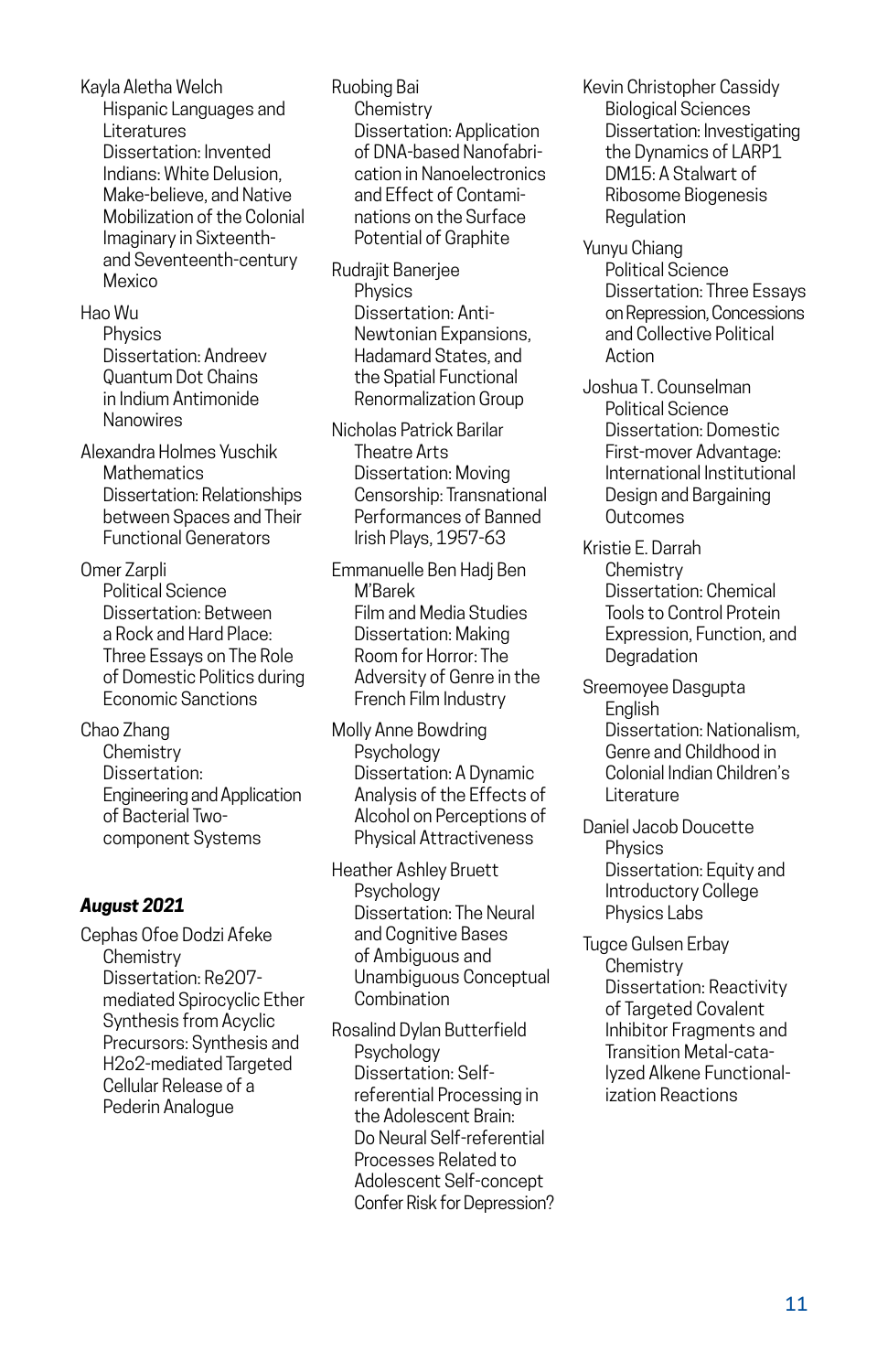- Behnam Esmayli **Mathematics** Dissertation: Geometric Function Theory in Metric Spaces
- Clarisse Tiffany Magali Fava-Piz History of Art and **Architecture** Dissertation: Sculpting Beyond Borders: Local Identity and Transnational Mobility in the Age of Rodin
- Andrea Marie Fetters Biological Sciences Dissertation: Exploring the Ecological Drivers of the Pollen Virome
- Joshua Pierce Fry Philosophy Dissertation: Normality, Indifference and Induction: Themes in Epistemology and Logic

Xiaoyu Ge Computer Science Minimizing User Effort in Large-scale Exampledriven Data Exploration

Suryodoy Ghoshal Geology and Planetary Science Dissertation: Assessing the Kinematics and Subsurface Geometry of the Central Nepal Himalayas: Insights from Thermokinematic Modeling

Yilun Guan **Physics** Dissertation: Topics in Microwave Astronomy and **Cosmology** 

Katherine A. Hails **Psychology** Dissertation: Child, Family, and Neighborhood Predictors of Children's Body Mass Index: A Longitudinal Study of Moderated Mediation

- Ying Kai Huang **Economics** Dissertation: Essays in Applied Economics and Machine Learning
- Sean Ihn Young Hwang **Chemistry** Dissertation: Applications of Carbon Nanotube-based Chemiresistors for Breath Analysis and Hydrogen Storage Sensing

Manu Jayadharan **Mathematics** Dissertation: Domain Decomposition and Time-splitting Methods for the Biot System of **Poroelasticity** 

- Jie Jin **Mathematics** Dissertation: Analysis of Solitary Waves for Some Long-wave Water Wave Models
- Aura Sofia Jirau Arroyo History Dissertation: Our University: Political Change and Student Protest in the University of Puerto Rico-Rio Piedras, 1952-1981

Shahin Kaveh History and Philosophy of Science Dissertation: A Prescriptivist Account of Physical Theories

Ilia Kevlishvili **Chemistry** Dissertation: Computational Studies of Transition Metal-catalyzed Olefin Functionalization and Cross-coupling Reactions

Min A. Kim **Chemistry** Dissertation:The Effects of Electrical and Mechanical Modulation on the Chemical Reactivity of Graphene

- Deepa Kumari Biological Sciences Dissertation: Investigating the Roles of Hsp40s and an E3 Ubiquitin Ligase in the Biogenesis of Apolipoprotein B
- Tongtong Li **Mathematics** Dissertation: Mixed Formulations for Fluid-poroelastic Structure Interaction
- Junghyun Lim Political Science Dissertation: Three Essays on the Political Consequences of International Migration
- Hongkai Liu **Physics** Dissertation: General Neutrino Interactions, Dark Matter, and Electroweak Phase **Transition**
- Rachel Anne Maley English Dissertation: Transforming the Cultural Economy for Little Readers: Print-based Adaptations for Children in Nineteenth-century America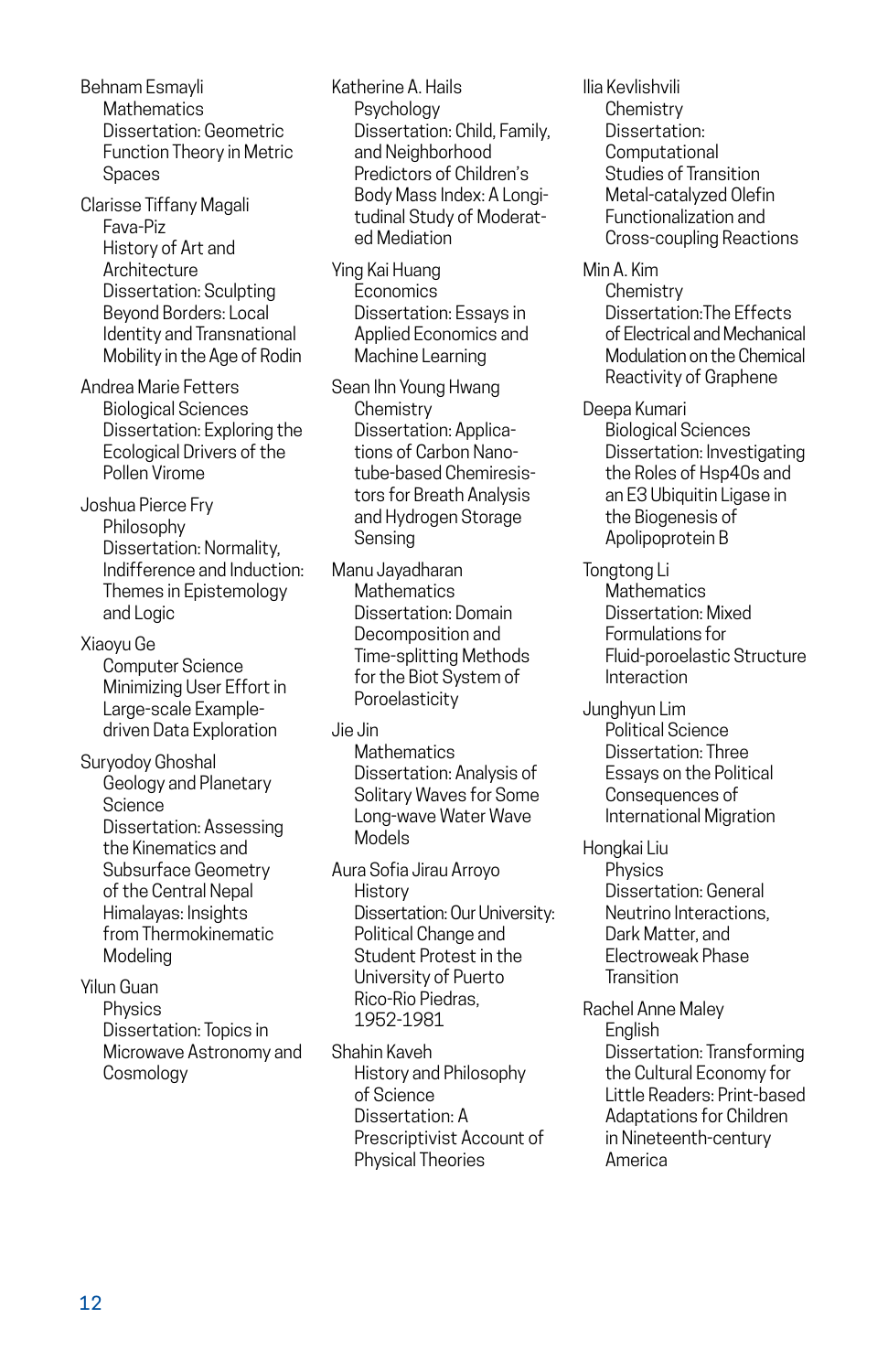Nicholas George Marsellas **English** Dissertation: Care and Rigor in Higher Education

Sunayana Mitra **Chemistry** Dissertation: Ultrafast Time-resolved Spectroscopy Probes Carboxylate Metal Binding and Proton Transfer Kinetics in Condensed Phase

Priyadip Mondal Mathematics Dissertation: Hidden Symmetries and the Structure of Hyperbolic Knot and Link Complements

Steven Randal Moon **Music** Dissertation: Sound, Science, Islam: Music as Healing in Istanbul

Kelly Elizabeth Morrison Political Science Dissertation: Repression and Reelection in **Democracies** 

Shouvik Mukherjee **Physics** Dissertation: Bose-Einstein Condensation of Polaritons in a Ring **Microcavity** 

Jacob P. Neal History and Philosophy of Science Dissertation: Protein Structure, Dynamics, and Function: A Philosophical Account of Representation and Explanation in Structural Biology

Patoimbasba Nikiema French Dissertation: Rethinking Exile: The Imaginary of the Return in Caribbean and African Francophone Literature

Abby Lynn Pekoske Fulton **Mathematics** Dissertation: Dynamics of DNA Knots and Links

William A. Penn History and Philosophy of Science Dissertation: What's Really Going On: Pure Process Realism in Science

Daniel Joseph Perrefort **Physics** Dissertation: Building a Better Candle: The Calibration and Classification of Type Ia Supernovae in the Upcoming Legacy Survey of Space and Time

Christopher Andrew Petroff **Chemistry** Dissertation: Exploration and Optimization of Novel Piezoelectric Devices

Suzanne Elaine Petrusic Sociology Dissertation: Srebrenica as Discourse: An Ethnography of Power

Jamie Cohen Peven Psychology Dissertation: Physical Activity and Executive Function in Midlife

Matthew B. Phillips Neuroscience Dissertation: Regulation of NMDA Receptor Channel Block and Desensitization by Intracellular Calcium

Lawrence S. Philpot Philosophy Dissertation: The Elements of Aristotelian Philia

Alyssa Quintanilla **English** Dissertation: A Matter of Waste and Bodies: Life, Death, and Materiality in the United States-Mexico Borderlands,(?) 1990 to the Present

Jennifer Jean Reinwald Communication: Rhetoric and Communication Dissertation: Doing Hashtags: Identifying Hashtags' Role in the Rhetorical Tool Kit

Michael Trey Rerick **Chemistry** Dissertation: Development and Optimization of Analytical Methods to Study Neurochemistry Using Capillary Liquid

Chromatography

Jiwon Rim **English** Dissertation: Saving the Stuffed Animal: Narratives of Violence, Fictions of Comfort

Candice Ciarra Robinson Sociology Dissertation: For the Movement: An Ethnography of the National Urban League, Black Movement Communities, and the Black Middle Class

Veronica Saenz Calderon Biological Sciences Dissertation: Effects of Climate Change on the Immune Defenses and Disease Susceptibility of Amphibian Hosts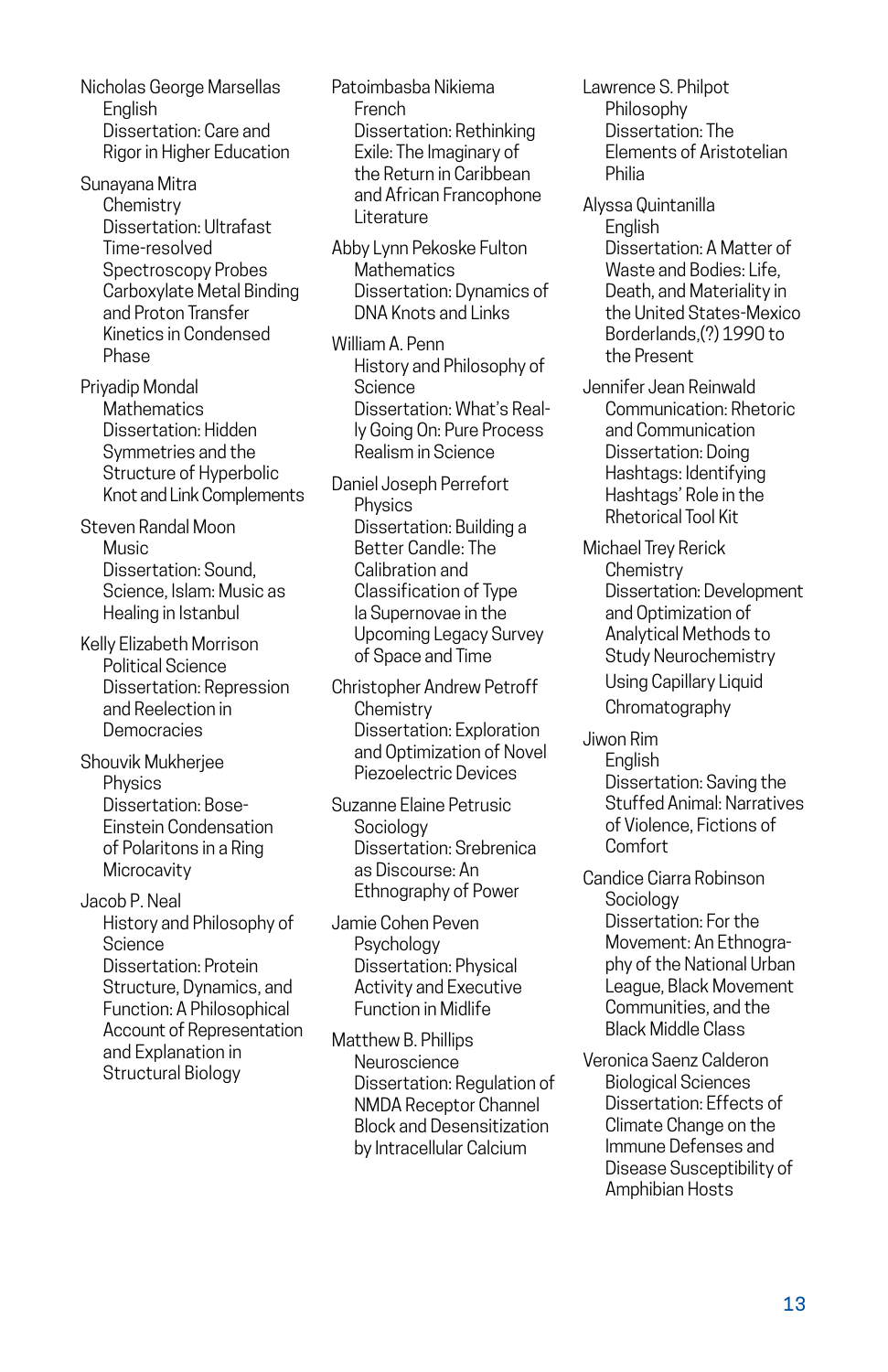- Caitlin Schroering Sociology Dissertation: The Global Economy, Resource Conflicts, and Transnational Social Movements: Dimensions of Resistance to Water Privatization
- Sarah Louise Sokol Borrelli Biological Sciences Dissertation: Utilizing Interspecies Comparisons between Toxoplasma gondii and Hammondia hammondi to Elucidate Mechanisms Driving Life Stage Development, Life Cycle Flexibility, and **Pathogenesis**

Eliane Emy Takada Hispanic Languages and Literatures Dissertation: Shapes of Nikkei Feelings: Tizuka Yamasaki's Cinema of Emotion in the Millennium Films

- Yuhe Tang **Physics** Dissertation: Electronic Properties in Nanowirebased Complex Oxide Devices
- Brenden Craig Tervo-Clemmens **Psychology** Dissertation: Linking Striatal Dopamine and Decision Making to Adolescent Risk Taking

Marina Amber Eldh **Tyquiengco** History of Art and **Architecture** Dissertation: What Native Looks Like Now: Embodiment in Contemporary Indigenous Art, 1992-Present

Harsh Vashistha **Physics** Dissertation: The Roles of Intergeneration Inheritance and Intrageneration Molecular Dynamics in Shaping Living Cells

Michael Pietro Vennettilli **Physics** Dissertation: Physical Limits to Cellular Sensing of the Environment

John Pelham Walden Anthropology Dissertation: The Dynamics of Political Eclipse: The Shifting Roles and Strategies of Classic Maya Intermediate Elites

- Kuan Wang **Physics** Dissertation: On Dark Matter Halos and Their Connection to Galaxies
- Joseph Alan Winkelbauer **Chemistry** Dissertation: Regulating Reactivity and Selectivity of a Dehydro-Diels-Alder Reaction of Vinyl Heteroarenes Informed by Mechanism and Application towards the Synthesis of Photovoltaic **Materials**

William J. Wright

**Neuroscience** Dissertation: Interrogating the Role of Cocainegenerated Silent Synapses in the Regulation of Cocaine-associated Memory Dynamics

Robin Kanak Zwier Communication: Rhetoric and Communication Dissertation: Making Maternal Mortality Public: Racialized Reproduction in Medical Review, Investigative Journalism, and Birth Justice Activism

Ahmed Mefleh Mahmmud Zytoon **Mathematics** Dissertation: Finite Element Methods for Axisymmetric PDES and Divergence Free Finite Element Pairs on Particular Mesh Refinements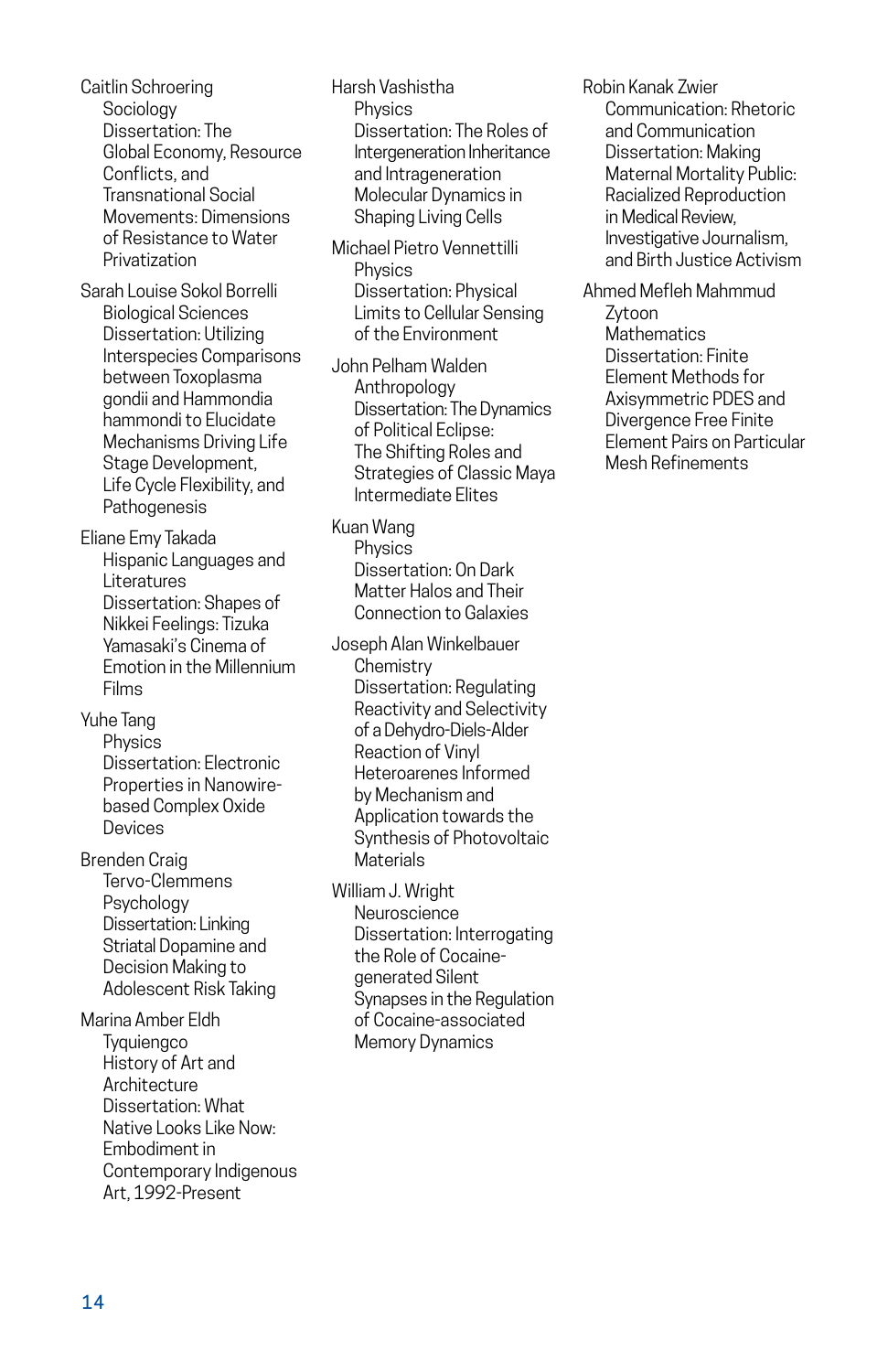